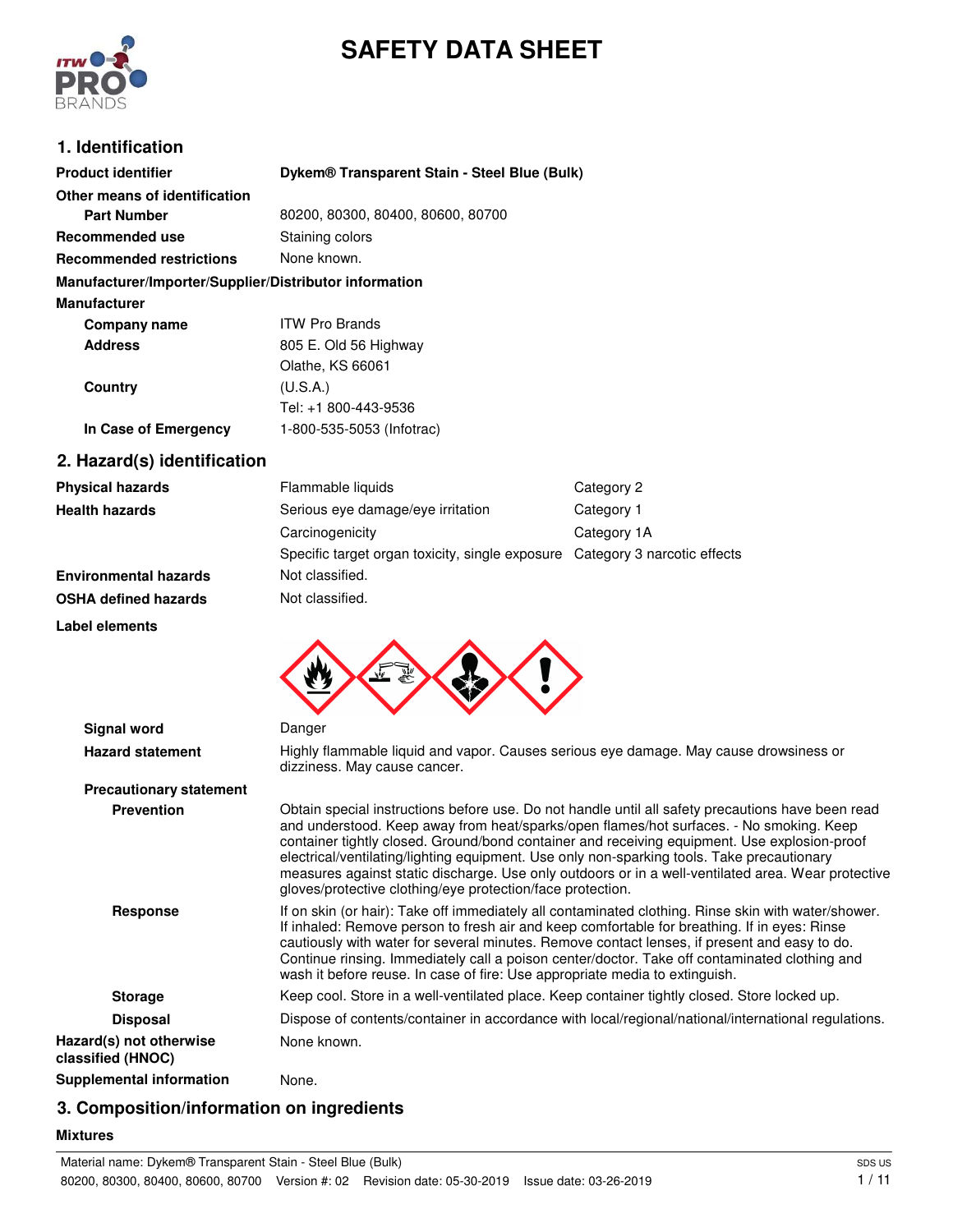| <b>Chemical name</b>  | Common name and synonyms | <b>CAS number</b> | %         |
|-----------------------|--------------------------|-------------------|-----------|
| Ethyl Alcohol         |                          | 64-17-5           | $40 - 50$ |
| <b>Butyl Acetate</b>  |                          | 123-86-4          | $30 - 40$ |
| <b>Butanol Normal</b> |                          | $71 - 36 - 3$     | $1 - 5$   |
| Cellulose Nitrate     |                          | 9004-70-0         | $1 - 5$   |
| Isopropanol           |                          | 67-63-0           | $1 - 5$   |
| Propyl Acetate        |                          | 109-60-4          | 1 - 5     |
| Basic Green 4         |                          | 18015-76-4        | $0.1 - 1$ |
| <b>Basic Violet 1</b> |                          | 8004-87-3         | $0.1 - 1$ |

### **4. First-aid measures**

| Take off immediately all contaminated clothing. Rinse skin with water/shower. Get medical<br>attention if irritation develops and persists.<br>Immediately flush eyes with plenty of water for at least 15 minutes. Remove contact lenses, if<br>present and easy to do. Continue rinsing. Get medical attention immediately.<br>Rinse mouth. Get medical attention if symptoms occur.<br>May cause drowsiness and dizziness. Headache. Nausea, vomiting. Severe eye irritation.<br>Symptoms may include stinging, tearing, redness, swelling, and blurred vision. Permanent eye<br>damage including blindness could result. Coughing.<br>Provide general supportive measures and treat symptomatically. Thermal burns: Flush with water<br>immediately. While flushing, remove clothes which do not adhere to affected area. Call an<br>ambulance. Continue flushing during transport to hospital. Keep victim under observation.<br>Symptoms may be delayed.<br>Take off all contaminated clothing immediately. IF exposed or concerned: Get medical<br>advice/attention. Ensure that medical personnel are aware of the material(s) involved, and take<br>precautions to protect themselves. Wash contaminated clothing before reuse.<br>5. Fire-fighting measures<br>Water fog. Alcohol resistant foam. Dry chemical powder. Carbon dioxide (CO2).<br>Do not use water jet as an extinguisher, as this will spread the fire.<br>Vapors may form explosive mixtures with air. Vapors may travel considerable distance to a source<br>of ignition and flash back. During fire, gases hazardous to health may be formed.<br>Self-contained breathing apparatus and full protective clothing must be worn in case of fire.<br>In case of fire and/or explosion do not breathe fumes. Move containers from fire area if you can do<br>so without risk.<br>Use standard firefighting procedures and consider the hazards of other involved materials.<br>Highly flammable liquid and vapor. | <b>Inhalation</b>                                                            | Remove victim to fresh air and keep at rest in a position comfortable for breathing. Call a poison<br>center or doctor/physician if you feel unwell. |
|-------------------------------------------------------------------------------------------------------------------------------------------------------------------------------------------------------------------------------------------------------------------------------------------------------------------------------------------------------------------------------------------------------------------------------------------------------------------------------------------------------------------------------------------------------------------------------------------------------------------------------------------------------------------------------------------------------------------------------------------------------------------------------------------------------------------------------------------------------------------------------------------------------------------------------------------------------------------------------------------------------------------------------------------------------------------------------------------------------------------------------------------------------------------------------------------------------------------------------------------------------------------------------------------------------------------------------------------------------------------------------------------------------------------------------------------------------------------------------------------------------------------------------------------------------------------------------------------------------------------------------------------------------------------------------------------------------------------------------------------------------------------------------------------------------------------------------------------------------------------------------------------------------------------------------------------------------------------------------------------|------------------------------------------------------------------------------|------------------------------------------------------------------------------------------------------------------------------------------------------|
|                                                                                                                                                                                                                                                                                                                                                                                                                                                                                                                                                                                                                                                                                                                                                                                                                                                                                                                                                                                                                                                                                                                                                                                                                                                                                                                                                                                                                                                                                                                                                                                                                                                                                                                                                                                                                                                                                                                                                                                           | <b>Skin contact</b>                                                          |                                                                                                                                                      |
|                                                                                                                                                                                                                                                                                                                                                                                                                                                                                                                                                                                                                                                                                                                                                                                                                                                                                                                                                                                                                                                                                                                                                                                                                                                                                                                                                                                                                                                                                                                                                                                                                                                                                                                                                                                                                                                                                                                                                                                           | Eye contact                                                                  |                                                                                                                                                      |
|                                                                                                                                                                                                                                                                                                                                                                                                                                                                                                                                                                                                                                                                                                                                                                                                                                                                                                                                                                                                                                                                                                                                                                                                                                                                                                                                                                                                                                                                                                                                                                                                                                                                                                                                                                                                                                                                                                                                                                                           | Ingestion                                                                    |                                                                                                                                                      |
|                                                                                                                                                                                                                                                                                                                                                                                                                                                                                                                                                                                                                                                                                                                                                                                                                                                                                                                                                                                                                                                                                                                                                                                                                                                                                                                                                                                                                                                                                                                                                                                                                                                                                                                                                                                                                                                                                                                                                                                           | <b>Most important</b><br>symptoms/effects, acute and<br>delayed              |                                                                                                                                                      |
|                                                                                                                                                                                                                                                                                                                                                                                                                                                                                                                                                                                                                                                                                                                                                                                                                                                                                                                                                                                                                                                                                                                                                                                                                                                                                                                                                                                                                                                                                                                                                                                                                                                                                                                                                                                                                                                                                                                                                                                           | Indication of immediate<br>medical attention and special<br>treatment needed |                                                                                                                                                      |
|                                                                                                                                                                                                                                                                                                                                                                                                                                                                                                                                                                                                                                                                                                                                                                                                                                                                                                                                                                                                                                                                                                                                                                                                                                                                                                                                                                                                                                                                                                                                                                                                                                                                                                                                                                                                                                                                                                                                                                                           | <b>General information</b>                                                   |                                                                                                                                                      |
|                                                                                                                                                                                                                                                                                                                                                                                                                                                                                                                                                                                                                                                                                                                                                                                                                                                                                                                                                                                                                                                                                                                                                                                                                                                                                                                                                                                                                                                                                                                                                                                                                                                                                                                                                                                                                                                                                                                                                                                           |                                                                              |                                                                                                                                                      |
|                                                                                                                                                                                                                                                                                                                                                                                                                                                                                                                                                                                                                                                                                                                                                                                                                                                                                                                                                                                                                                                                                                                                                                                                                                                                                                                                                                                                                                                                                                                                                                                                                                                                                                                                                                                                                                                                                                                                                                                           | Suitable extinguishing media                                                 |                                                                                                                                                      |
|                                                                                                                                                                                                                                                                                                                                                                                                                                                                                                                                                                                                                                                                                                                                                                                                                                                                                                                                                                                                                                                                                                                                                                                                                                                                                                                                                                                                                                                                                                                                                                                                                                                                                                                                                                                                                                                                                                                                                                                           | Unsuitable extinguishing<br>media                                            |                                                                                                                                                      |
|                                                                                                                                                                                                                                                                                                                                                                                                                                                                                                                                                                                                                                                                                                                                                                                                                                                                                                                                                                                                                                                                                                                                                                                                                                                                                                                                                                                                                                                                                                                                                                                                                                                                                                                                                                                                                                                                                                                                                                                           | Specific hazards arising from<br>the chemical                                |                                                                                                                                                      |
|                                                                                                                                                                                                                                                                                                                                                                                                                                                                                                                                                                                                                                                                                                                                                                                                                                                                                                                                                                                                                                                                                                                                                                                                                                                                                                                                                                                                                                                                                                                                                                                                                                                                                                                                                                                                                                                                                                                                                                                           | Special protective equipment<br>and precautions for firefighters             |                                                                                                                                                      |
|                                                                                                                                                                                                                                                                                                                                                                                                                                                                                                                                                                                                                                                                                                                                                                                                                                                                                                                                                                                                                                                                                                                                                                                                                                                                                                                                                                                                                                                                                                                                                                                                                                                                                                                                                                                                                                                                                                                                                                                           | <b>Fire fighting</b><br>equipment/instructions                               |                                                                                                                                                      |
|                                                                                                                                                                                                                                                                                                                                                                                                                                                                                                                                                                                                                                                                                                                                                                                                                                                                                                                                                                                                                                                                                                                                                                                                                                                                                                                                                                                                                                                                                                                                                                                                                                                                                                                                                                                                                                                                                                                                                                                           | <b>Specific methods</b>                                                      |                                                                                                                                                      |
|                                                                                                                                                                                                                                                                                                                                                                                                                                                                                                                                                                                                                                                                                                                                                                                                                                                                                                                                                                                                                                                                                                                                                                                                                                                                                                                                                                                                                                                                                                                                                                                                                                                                                                                                                                                                                                                                                                                                                                                           | <b>General fire hazards</b>                                                  |                                                                                                                                                      |

### **6. Accidental release measures**

**Personal precautions, protective equipment and emergency procedures**

Keep unnecessary personnel away. Keep people away from and upwind of spill/leak. Eliminate all ignition sources (no smoking, flares, sparks, or flames in immediate area). Wear appropriate protective equipment and clothing during clean-up. Avoid breathing mist/vapors. Do not touch damaged containers or spilled material unless wearing appropriate protective clothing. Ventilate closed spaces before entering them. Local authorities should be advised if significant spillages cannot be contained. For personal protection, see section 8 of the SDS.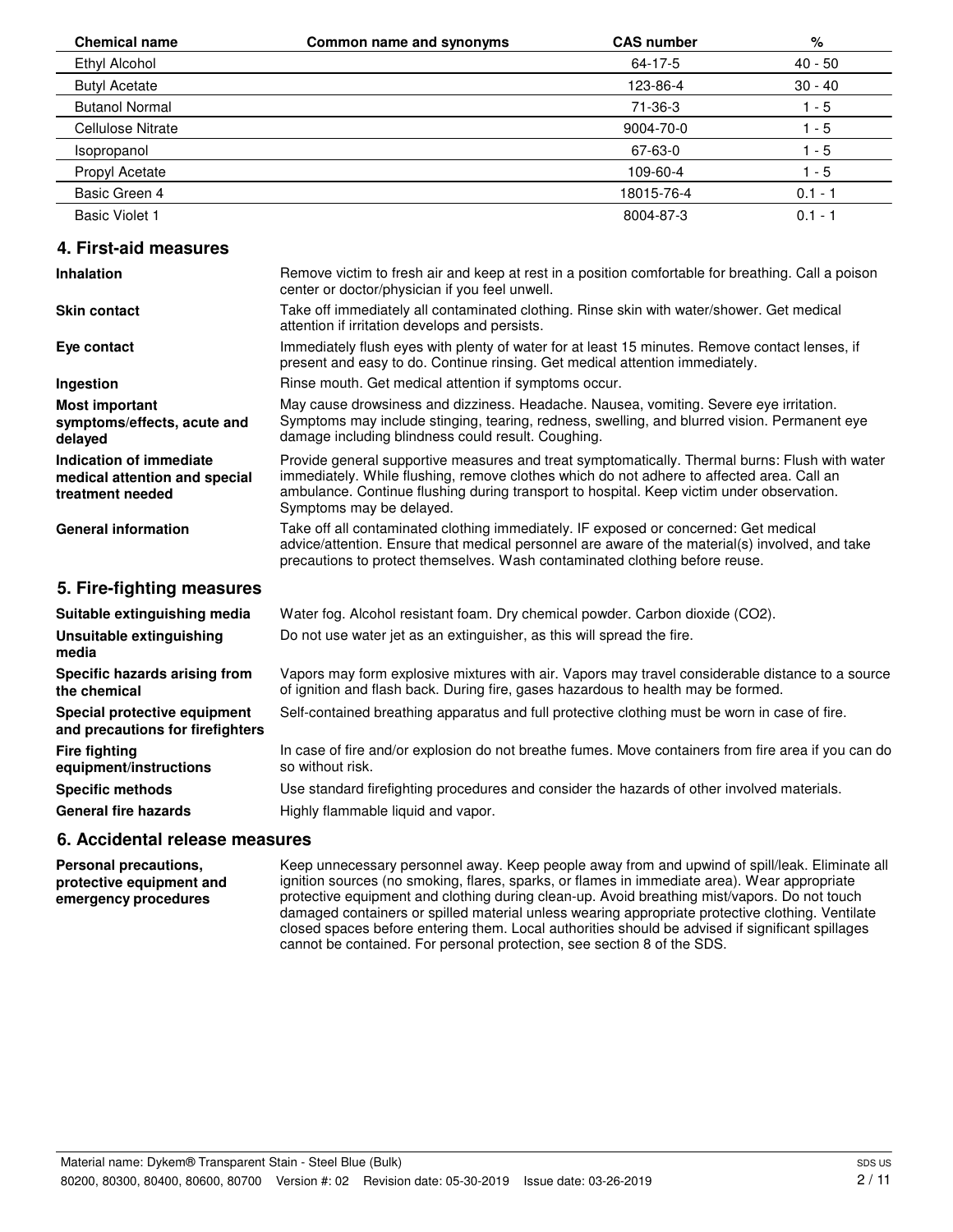| Methods and materials for<br>containment and cleaning up        | Eliminate all ignition sources (no smoking, flares, sparks, or flames in immediate area). Keep<br>combustibles (wood, paper, oil, etc.) away from spilled material. Take precautionary measures<br>against static discharge. Use only non-sparking tools.                                                                                                                                                                                                                                                                                                                                                                                                                                                                                                                             |
|-----------------------------------------------------------------|---------------------------------------------------------------------------------------------------------------------------------------------------------------------------------------------------------------------------------------------------------------------------------------------------------------------------------------------------------------------------------------------------------------------------------------------------------------------------------------------------------------------------------------------------------------------------------------------------------------------------------------------------------------------------------------------------------------------------------------------------------------------------------------|
|                                                                 | Large Spills: Stop the flow of material, if this is without risk. Dike the spilled material, where this is<br>possible. Use a non-combustible material like vermiculite, sand or earth to soak up the product<br>and place into a container for later disposal. Following product recovery, flush area with water.                                                                                                                                                                                                                                                                                                                                                                                                                                                                    |
|                                                                 | Small Spills: Absorb with earth, sand or other non-combustible material and transfer to containers<br>for later disposal. Wipe up with absorbent material (e.g. cloth, fleece). Clean surface thoroughly to<br>remove residual contamination.                                                                                                                                                                                                                                                                                                                                                                                                                                                                                                                                         |
|                                                                 | Never return spills to original containers for re-use. Put material in suitable, covered, labeled<br>containers. For waste disposal, see section 13 of the SDS.                                                                                                                                                                                                                                                                                                                                                                                                                                                                                                                                                                                                                       |
| <b>Environmental precautions</b>                                | Avoid discharge into drains, water courses or onto the ground.                                                                                                                                                                                                                                                                                                                                                                                                                                                                                                                                                                                                                                                                                                                        |
| 7. Handling and storage                                         |                                                                                                                                                                                                                                                                                                                                                                                                                                                                                                                                                                                                                                                                                                                                                                                       |
| Precautions for safe handling                                   | Obtain special instructions before use. Do not handle until all safety precautions have been read<br>and understood. Do not handle, store or open near an open flame, sources of heat or sources of<br>ignition. Protect material from direct sunlight. When using do not smoke. Explosion-proof general<br>and local exhaust ventilation. Take precautionary measures against static discharges. All<br>equipment used when handling the product must be grounded. Use non-sparking tools and<br>explosion-proof equipment. Do not get this material in contact with eyes. Avoid breathing<br>mist/vapors. Avoid prolonged exposure. Should be handled in closed systems, if possible. Wear<br>appropriate personal protective equipment. Observe good industrial hygiene practices. |
| Conditions for safe storage,<br>including any incompatibilities | Store locked up. Keep away from heat, sparks and open flame. Prevent electrostatic charge<br>build-up by using common bonding and grounding techniques. Store in a cool, dry place out of<br>direct sunlight. Store in tightly closed container. Store in a well-ventilated place. Keep in an area<br>equipped with sprinklers. Store away from incompatible materials (see Section 10 of the SDS).                                                                                                                                                                                                                                                                                                                                                                                   |

### **8. Exposure controls/personal protection**

#### **Occupational exposure limits**

The following constituents are the only constituents of the product which have a PEL, TLV or other recommended exposure limit. At this time, the other constituents have no known exposure limits.

| <b>Components</b>                        | <b>Type</b> | Value      |  |
|------------------------------------------|-------------|------------|--|
| <b>Butanol Normal (CAS</b><br>$71-36-3$  | <b>PEL</b>  | 300 mg/m3  |  |
|                                          |             | 100 ppm    |  |
| <b>Butyl Acetate (CAS</b><br>$123-86-4)$ | PEL         | 710 mg/m3  |  |
|                                          |             | 150 ppm    |  |
| Ethyl Alcohol (CAS 64-17-5)              | PEL         | 1900 mg/m3 |  |
|                                          |             | 1000 ppm   |  |
| Isopropanol (CAS 67-63-0)                | <b>PEL</b>  | 980 mg/m3  |  |
|                                          |             | 400 ppm    |  |
| Propyl Acetate (CAS<br>$109-60-4)$       | <b>PEL</b>  | 840 mg/m3  |  |
|                                          |             | 200 ppm    |  |
| <b>US. ACGIH Threshold Limit Values</b>  |             |            |  |
| <b>Components</b>                        | <b>Type</b> | Value      |  |
| <b>Butanol Normal (CAS</b><br>$71-36-3$  | <b>TWA</b>  | 20 ppm     |  |
| <b>Butyl Acetate (CAS</b><br>$123-86-4)$ | <b>STEL</b> | 150 ppm    |  |
|                                          | <b>TWA</b>  | 50 ppm     |  |
| Ethyl Alcohol (CAS 64-17-5)              | <b>STEL</b> | 1000 ppm   |  |
| Isopropanol (CAS 67-63-0)                | <b>STEL</b> | 400 ppm    |  |
|                                          | <b>TWA</b>  | 200 ppm    |  |
|                                          |             |            |  |

# **US. OSHA Table Z-1 Limits for Air Contaminants (29 CFR 1910.1000)**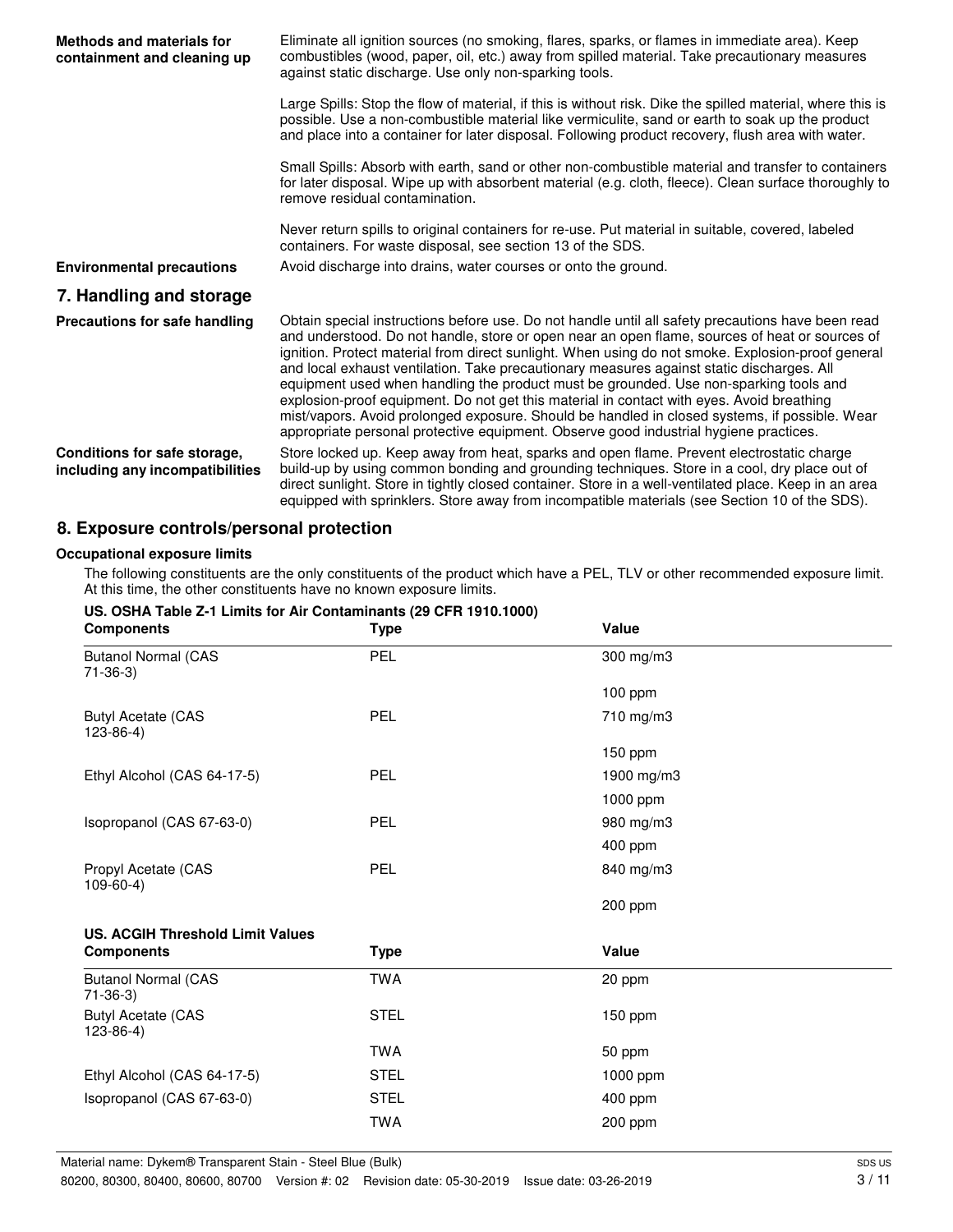| <b>US. ACGIH Threshold Limit Values</b><br><b>Components</b>                      |                                                                                                                                                                                                                                                                                                                                                                                                                                                       | <b>Type</b>                                                          |                                   | Value                                                                                    |
|-----------------------------------------------------------------------------------|-------------------------------------------------------------------------------------------------------------------------------------------------------------------------------------------------------------------------------------------------------------------------------------------------------------------------------------------------------------------------------------------------------------------------------------------------------|----------------------------------------------------------------------|-----------------------------------|------------------------------------------------------------------------------------------|
| Propyl Acetate (CAS<br>$109 - 60 - 4$                                             |                                                                                                                                                                                                                                                                                                                                                                                                                                                       | <b>STEL</b>                                                          |                                   | $150$ ppm                                                                                |
|                                                                                   |                                                                                                                                                                                                                                                                                                                                                                                                                                                       | <b>TWA</b>                                                           |                                   | 100 ppm                                                                                  |
| US. NIOSH: Pocket Guide to Chemical Hazards<br><b>Components</b>                  |                                                                                                                                                                                                                                                                                                                                                                                                                                                       | <b>Type</b>                                                          |                                   | Value                                                                                    |
| <b>Butanol Normal (CAS</b><br>$71-36-3$                                           |                                                                                                                                                                                                                                                                                                                                                                                                                                                       | Ceiling                                                              |                                   | 150 mg/m3                                                                                |
|                                                                                   |                                                                                                                                                                                                                                                                                                                                                                                                                                                       |                                                                      |                                   | 50 ppm                                                                                   |
| <b>Butyl Acetate (CAS</b><br>$123-86-4)$                                          |                                                                                                                                                                                                                                                                                                                                                                                                                                                       | <b>STEL</b>                                                          |                                   | 950 mg/m3                                                                                |
|                                                                                   |                                                                                                                                                                                                                                                                                                                                                                                                                                                       |                                                                      |                                   | 200 ppm                                                                                  |
|                                                                                   |                                                                                                                                                                                                                                                                                                                                                                                                                                                       | <b>TWA</b>                                                           |                                   | 710 mg/m3                                                                                |
|                                                                                   |                                                                                                                                                                                                                                                                                                                                                                                                                                                       |                                                                      |                                   | 150 ppm                                                                                  |
| Ethyl Alcohol (CAS 64-17-5)                                                       |                                                                                                                                                                                                                                                                                                                                                                                                                                                       | <b>TWA</b>                                                           |                                   | 1900 mg/m3                                                                               |
|                                                                                   |                                                                                                                                                                                                                                                                                                                                                                                                                                                       |                                                                      |                                   | 1000 ppm                                                                                 |
| Isopropanol (CAS 67-63-0)                                                         |                                                                                                                                                                                                                                                                                                                                                                                                                                                       | <b>STEL</b>                                                          |                                   | 1225 mg/m3                                                                               |
|                                                                                   |                                                                                                                                                                                                                                                                                                                                                                                                                                                       |                                                                      |                                   | 500 ppm                                                                                  |
|                                                                                   |                                                                                                                                                                                                                                                                                                                                                                                                                                                       | <b>TWA</b>                                                           |                                   | 980 mg/m3                                                                                |
|                                                                                   |                                                                                                                                                                                                                                                                                                                                                                                                                                                       |                                                                      |                                   | 400 ppm                                                                                  |
| Propyl Acetate (CAS<br>$109-60-4)$                                                |                                                                                                                                                                                                                                                                                                                                                                                                                                                       | <b>STEL</b>                                                          |                                   | 1050 mg/m3                                                                               |
|                                                                                   |                                                                                                                                                                                                                                                                                                                                                                                                                                                       |                                                                      |                                   | 250 ppm                                                                                  |
|                                                                                   |                                                                                                                                                                                                                                                                                                                                                                                                                                                       | <b>TWA</b>                                                           |                                   | 840 mg/m3                                                                                |
| <b>ACGIH Biological Exposure Indices</b><br><b>Components</b>                     | Value                                                                                                                                                                                                                                                                                                                                                                                                                                                 | <b>Determinant</b>                                                   | <b>Specimen</b>                   | <b>Sampling Time</b>                                                                     |
| Isopropanol (CAS 67-63-0) 40 mg/l                                                 |                                                                                                                                                                                                                                                                                                                                                                                                                                                       | Acetone                                                              | Urine                             | $\star$                                                                                  |
| * - For sampling details, please see the source document.                         |                                                                                                                                                                                                                                                                                                                                                                                                                                                       |                                                                      |                                   |                                                                                          |
| <b>Exposure guidelines</b>                                                        |                                                                                                                                                                                                                                                                                                                                                                                                                                                       |                                                                      |                                   |                                                                                          |
| US - California OELs: Skin designation                                            |                                                                                                                                                                                                                                                                                                                                                                                                                                                       |                                                                      |                                   |                                                                                          |
| Butanol Normal (CAS 71-36-3)                                                      |                                                                                                                                                                                                                                                                                                                                                                                                                                                       |                                                                      | Can be absorbed through the skin. |                                                                                          |
| US - Minnesota Haz Subs: Skin designation applies<br>Butanol Normal (CAS 71-36-3) |                                                                                                                                                                                                                                                                                                                                                                                                                                                       |                                                                      | Skin designation applies.         |                                                                                          |
| US - Tennessee OELs: Skin designation                                             |                                                                                                                                                                                                                                                                                                                                                                                                                                                       |                                                                      |                                   |                                                                                          |
| Butanol Normal (CAS 71-36-3)                                                      |                                                                                                                                                                                                                                                                                                                                                                                                                                                       |                                                                      | Can be absorbed through the skin. |                                                                                          |
| US NIOSH Pocket Guide to Chemical Hazards: Skin designation                       |                                                                                                                                                                                                                                                                                                                                                                                                                                                       |                                                                      |                                   |                                                                                          |
| Butanol Normal (CAS 71-36-3)<br>Appropriate engineering                           |                                                                                                                                                                                                                                                                                                                                                                                                                                                       |                                                                      | Can be absorbed through the skin. |                                                                                          |
| controls                                                                          | Explosion-proof general and local exhaust ventilation. Good general ventilation should be used.<br>Ventilation rates should be matched to conditions. If applicable, use process enclosures, local<br>exhaust ventilation, or other engineering controls to maintain airborne levels below recommended<br>exposure limits. If exposure limits have not been established, maintain airborne levels to an<br>acceptable level. Provide eyewash station. |                                                                      |                                   |                                                                                          |
| Individual protection measures, such as personal protective equipment             |                                                                                                                                                                                                                                                                                                                                                                                                                                                       |                                                                      |                                   |                                                                                          |
| Eye/face protection                                                               |                                                                                                                                                                                                                                                                                                                                                                                                                                                       | Chemical respirator with organic vapor cartridge and full facepiece. |                                   |                                                                                          |
| <b>Skin protection</b><br><b>Hand protection</b>                                  |                                                                                                                                                                                                                                                                                                                                                                                                                                                       | Wear appropriate chemical resistant gloves.                          |                                   |                                                                                          |
| Other                                                                             |                                                                                                                                                                                                                                                                                                                                                                                                                                                       |                                                                      |                                   | Wear appropriate chemical resistant clothing. Use of an impervious apron is recommended. |
| <b>Respiratory protection</b>                                                     |                                                                                                                                                                                                                                                                                                                                                                                                                                                       | Chemical respirator with organic vapor cartridge and full facepiece. |                                   |                                                                                          |
| <b>Thermal hazards</b>                                                            |                                                                                                                                                                                                                                                                                                                                                                                                                                                       | Wear appropriate thermal protective clothing, when necessary.        |                                   |                                                                                          |
|                                                                                   |                                                                                                                                                                                                                                                                                                                                                                                                                                                       |                                                                      |                                   |                                                                                          |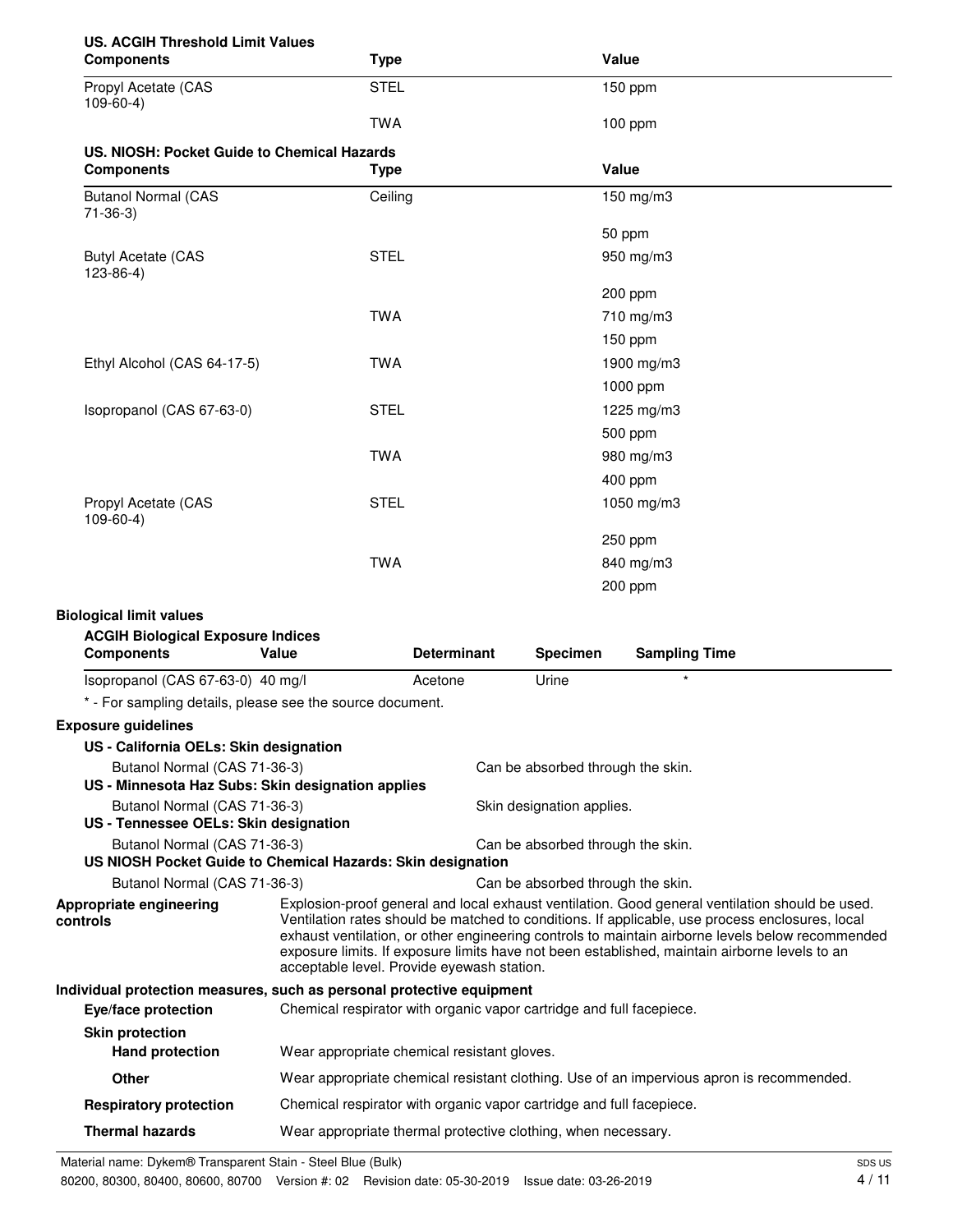Observe any medical surveillance requirements. When using do not smoke. Always observe good personal hygiene measures, such as washing after handling the material and before eating, drinking, and/or smoking. Routinely wash work clothing and protective equipment to remove contaminants.

### **9. Physical and chemical properties**

| Appearance                                              |                                                                                                                                                                          |
|---------------------------------------------------------|--------------------------------------------------------------------------------------------------------------------------------------------------------------------------|
| <b>Physical state</b>                                   | Liquid.                                                                                                                                                                  |
| <b>Form</b>                                             | Liquid.                                                                                                                                                                  |
| Color                                                   | Blue.                                                                                                                                                                    |
| Odor                                                    | Sweet, Solvent.                                                                                                                                                          |
| <b>Odor threshold</b>                                   | Not available.                                                                                                                                                           |
| pH                                                      | Not available.                                                                                                                                                           |
| Melting point/freezing point                            | Not available.                                                                                                                                                           |
| Initial boiling point and boiling<br>range              | 170 - 257 °F (76.67 - 125 °C)                                                                                                                                            |
| <b>Flash point</b>                                      | 53.0 °F (11.7 °C)                                                                                                                                                        |
| <b>Evaporation rate</b>                                 | $< 1$ (BuAc = 1)                                                                                                                                                         |
| Flammability (solid, gas)                               | Not applicable.                                                                                                                                                          |
| Upper/lower flammability or explosive limits            |                                                                                                                                                                          |
| <b>Flammability limit - lower</b><br>(%)                | 1.4%                                                                                                                                                                     |
| <b>Flammability limit - upper</b><br>$(\%)$             | 19%                                                                                                                                                                      |
| Explosive limit - lower (%)                             | Not available.                                                                                                                                                           |
| Explosive limit - upper (%)                             | Not available.                                                                                                                                                           |
| Vapor pressure                                          | Not available.                                                                                                                                                           |
| Vapor density                                           | $> 1$ (air = 1)                                                                                                                                                          |
| <b>Relative density</b>                                 | Not available.                                                                                                                                                           |
| Solubility(ies)                                         |                                                                                                                                                                          |
| Solubility (water)                                      | Negligible                                                                                                                                                               |
| <b>Partition coefficient</b><br>(n-octanol/water)       | Not available.                                                                                                                                                           |
| Auto-ignition temperature                               | Not available.                                                                                                                                                           |
| <b>Decomposition temperature</b>                        | Not available.                                                                                                                                                           |
| <b>Viscosity</b>                                        | Not available.                                                                                                                                                           |
| <b>Other information</b><br><b>Explosive properties</b> | Not explosive.                                                                                                                                                           |
| <b>Oxidizing properties</b>                             | Not oxidizing.                                                                                                                                                           |
| <b>VOC</b>                                              | 93.24%, 790 g/L                                                                                                                                                          |
| 10. Stability and reactivity                            |                                                                                                                                                                          |
| Reactivity                                              | The product is stable and non-reactive under normal conditions of use, storage and transport.                                                                            |
| <b>Chemical stability</b>                               | Material is stable under normal conditions.                                                                                                                              |
| <b>Possibility of hazardous</b><br>reactions            | Hazardous polymerization does not occur.                                                                                                                                 |
| <b>Conditions to avoid</b>                              | Keep away from heat, hot surfaces, sparks, open flames and other ignition sources. Avoid<br>temperatures exceeding the flash point. Contact with incompatible materials. |
| Incompatible materials                                  | Strong oxidizing agents. Alkaline metals. Nitrates.                                                                                                                      |
| <b>Hazardous decomposition</b><br>products              | Carbon oxides.                                                                                                                                                           |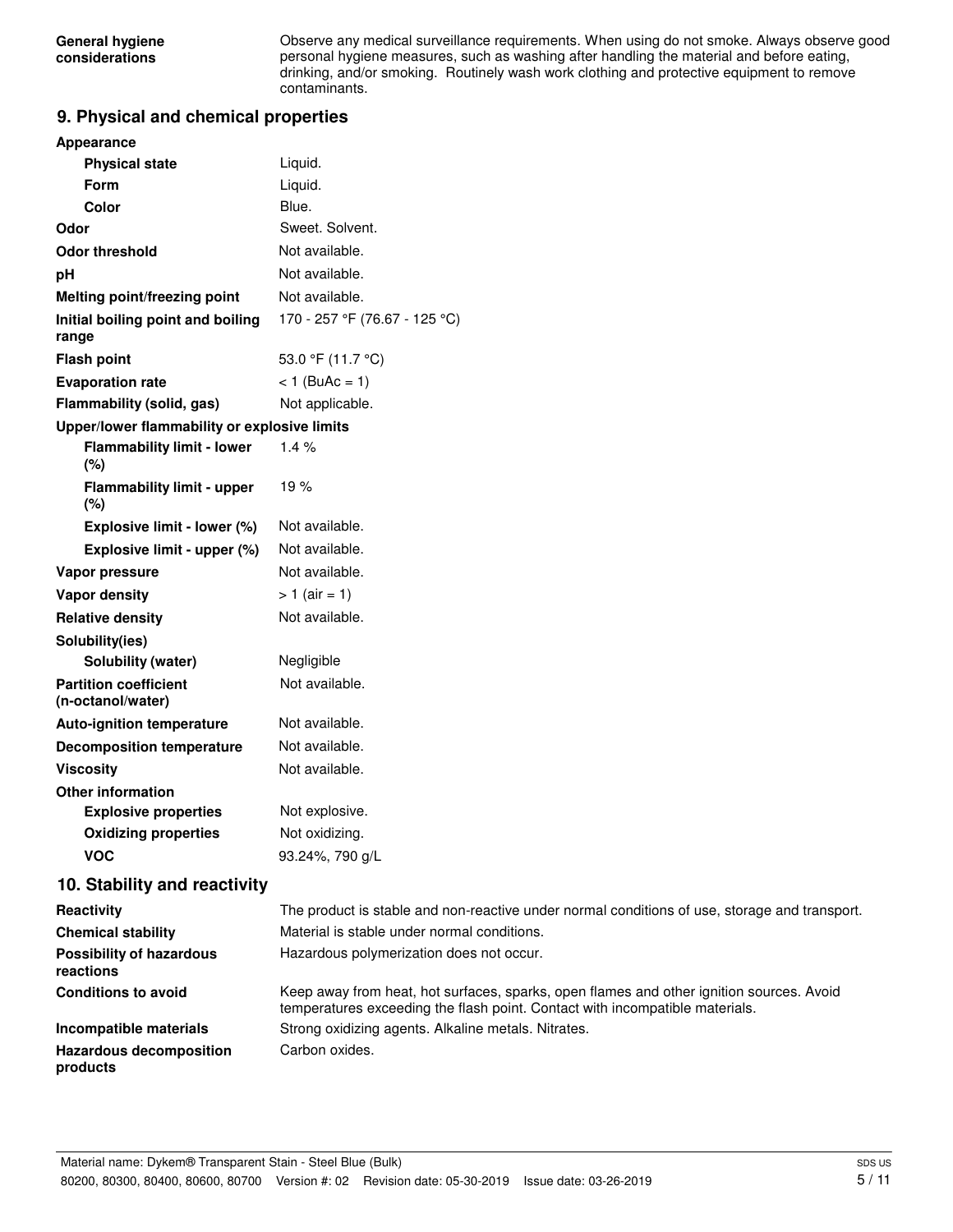### **11. Toxicological information**

#### **Information on likely routes of exposure**

| <b>Inhalation</b>                                                                  | May cause drowsiness and dizziness. Headache. Nausea, vomiting. Prolonged inhalation may be<br>harmful.                                                                                                                                      |
|------------------------------------------------------------------------------------|----------------------------------------------------------------------------------------------------------------------------------------------------------------------------------------------------------------------------------------------|
| <b>Skin contact</b>                                                                | No adverse effects due to skin contact are expected.                                                                                                                                                                                         |
| Eye contact                                                                        | Causes serious eye damage.                                                                                                                                                                                                                   |
| Ingestion                                                                          | Expected to be a low ingestion hazard.                                                                                                                                                                                                       |
| Symptoms related to the<br>physical, chemical and<br>toxicological characteristics | May cause drowsiness and dizziness. Headache. Nausea, vomiting. Severe eye irritation.<br>Symptoms may include stinging, tearing, redness, swelling, and blurred vision. Permanent eye<br>damage including blindness could result. Coughing. |

#### **Information on toxicological effects**

| Not expected to be acutely toxic.<br><b>Acute toxicity</b> |                                                           |                         |
|------------------------------------------------------------|-----------------------------------------------------------|-------------------------|
| <b>Components</b>                                          | <b>Species</b>                                            | <b>Test Results</b>     |
| Butanol Normal (CAS 71-36-3)                               |                                                           |                         |
| <b>Acute</b>                                               |                                                           |                         |
| <b>Dermal</b>                                              |                                                           |                         |
| LD50                                                       | Rabbit                                                    | 3400 mg/kg              |
| Oral                                                       |                                                           |                         |
| LD50                                                       | Rat                                                       | 790 mg/kg               |
| Butyl Acetate (CAS 123-86-4)                               |                                                           |                         |
| <b>Acute</b>                                               |                                                           |                         |
| Inhalation                                                 |                                                           |                         |
| LC50                                                       | Rat                                                       | 1.8 mg/l, 4 Hours       |
| Oral                                                       |                                                           |                         |
| LD50                                                       | Rat                                                       | 14000 mg/kg             |
| Ethyl Alcohol (CAS 64-17-5)                                |                                                           |                         |
| <b>Acute</b>                                               |                                                           |                         |
| Inhalation                                                 |                                                           |                         |
| Vapor<br><b>LC50</b>                                       | Rat                                                       |                         |
|                                                            |                                                           | 51 mg/l, 6 Hours        |
| Oral<br>LD50                                               | Rat                                                       | 1200 - 2800 mg/kg       |
| Isopropanol (CAS 67-63-0)                                  |                                                           |                         |
| <b>Acute</b>                                               |                                                           |                         |
| Oral                                                       |                                                           |                         |
| LD50                                                       | Rat                                                       | 4.7 g/kg                |
| Propyl Acetate (CAS 109-60-4)                              |                                                           |                         |
| <b>Acute</b>                                               |                                                           |                         |
| <b>Dermal</b>                                              |                                                           |                         |
| LD50                                                       | Rabbit                                                    | > 18000 mg/kg, 24 Hours |
| Inhalation                                                 |                                                           |                         |
| Vapor                                                      |                                                           |                         |
| <b>LC50</b>                                                | Rat                                                       | 32 mg/l, 4 Hours        |
| Oral                                                       |                                                           |                         |
| LD50                                                       | Rat                                                       | 8700 mg/kg              |
| <b>Skin corrosion/irritation</b>                           | Prolonged skin contact may cause temporary irritation.    |                         |
| Serious eye damage/eye<br><i>irritation</i>                | Causes serious eye damage.                                |                         |
| Respiratory or skin sensitization                          |                                                           |                         |
| <b>Respiratory sensitization</b>                           | Not a respiratory sensitizer.                             |                         |
| <b>Skin sensitization</b>                                  | This product is not expected to cause skin sensitization. |                         |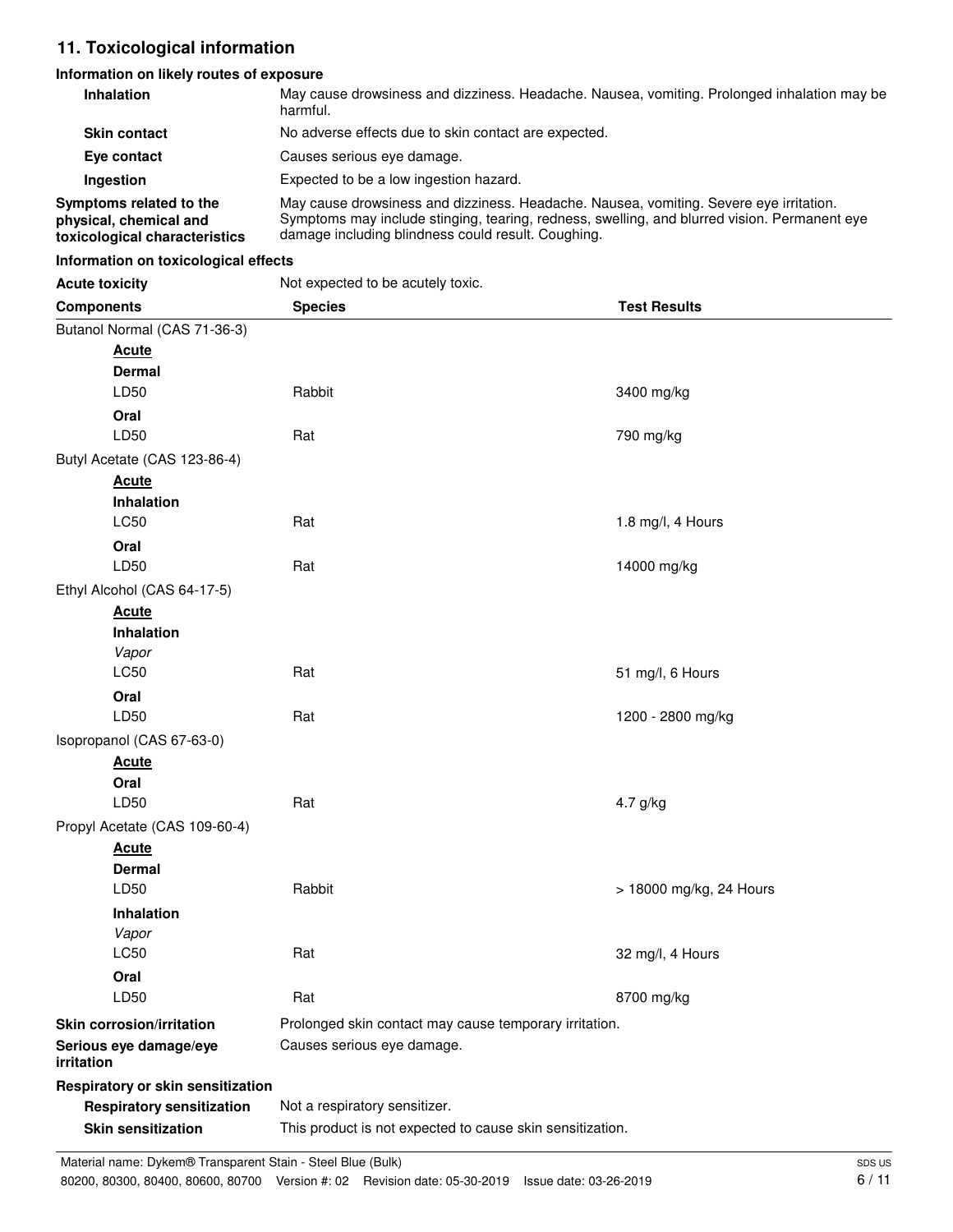| Germ cell mutagenicity                                | No data available to indicate product or any components present at greater than 0.1% are<br>mutagenic or genotoxic.           |  |
|-------------------------------------------------------|-------------------------------------------------------------------------------------------------------------------------------|--|
| Carcinogenicity                                       | May cause cancer.                                                                                                             |  |
| <b>ACGIH Carcinogens</b>                              |                                                                                                                               |  |
| Isopropanol (CAS 67-63-0)                             | A4 Not classifiable as a human carcinogen.<br><b>IARC Monographs. Overall Evaluation of Carcinogenicity</b>                   |  |
| Not listed.<br>Not listed.<br>Not listed.             | OSHA Specifically Regulated Substances (29 CFR 1910.1001-1053)<br>US. National Toxicology Program (NTP) Report on Carcinogens |  |
| <b>Reproductive toxicity</b>                          | Possible reproductive hazard.                                                                                                 |  |
| Specific target organ toxicity -<br>single exposure   | May cause drowsiness and dizziness.                                                                                           |  |
| Specific target organ toxicity -<br>repeated exposure | Not classified.                                                                                                               |  |
| <b>Aspiration hazard</b>                              | Not an aspiration hazard.                                                                                                     |  |
| <b>Chronic effects</b>                                | Prolonged inhalation may be harmful.                                                                                          |  |

### **12. Ecological information**

#### **Ecotoxicity**

The product is not classified as environmentally hazardous. However, this does not exclude the possibility that large or frequent spills can have a harmful or damaging effect on the environment.

| <b>Components</b>                                 |                  | <b>Species</b>                                                               | <b>Test Results</b>        |
|---------------------------------------------------|------------------|------------------------------------------------------------------------------|----------------------------|
| Basic Violet 1 (CAS 8004-87-3)                    |                  |                                                                              |                            |
| <b>Aquatic</b>                                    |                  |                                                                              |                            |
| Fish                                              | <b>LC50</b>      | Fathead minnow (Pimephales promelas) 0.047 mg/l, 96 hours                    |                            |
| Butanol Normal (CAS 71-36-3)                      |                  |                                                                              |                            |
| Aquatic                                           |                  |                                                                              |                            |
| Crustacea                                         | <b>EC50</b>      | Water flea (Daphnia magna)                                                   | 1897 - 2072 mg/l, 48 hours |
| Fish                                              | <b>LC50</b>      | Bluegill (Lepomis macrochirus)                                               | 100 - 500 mg/l, 96 hours   |
| Butyl Acetate (CAS 123-86-4)                      |                  |                                                                              |                            |
| Aquatic                                           |                  |                                                                              |                            |
| Fish                                              | <b>LC50</b>      | Fathead minnow (Pimephales promelas) 17 - 19 mg/l, 96 hours                  |                            |
| Ethyl Alcohol (CAS 64-17-5)                       |                  |                                                                              |                            |
| <b>Aquatic</b>                                    |                  |                                                                              |                            |
| Crustacea                                         | EC50             | Water flea (Daphnia magna)                                                   | 7.7 - 11.2 mg/l, 48 hours  |
| Fish                                              | <b>LC50</b>      | Fathead minnow (Pimephales promelas) > 100 mg/l, 96 hours                    |                            |
| Isopropanol (CAS 67-63-0)                         |                  |                                                                              |                            |
| <b>Aquatic</b>                                    |                  |                                                                              |                            |
| Fish                                              | <b>LC50</b>      | Bluegill (Lepomis macrochirus)                                               | > 1400 mg/l, 96 hours      |
| Propyl Acetate (CAS 109-60-4)                     |                  |                                                                              |                            |
| <b>Aquatic</b>                                    |                  |                                                                              |                            |
| Fish                                              | <b>LC50</b>      | Fathead minnow (Pimephales promelas) 56 - 64 mg/l, 96 hours                  |                            |
| Persistence and degradability                     |                  | No data is available on the degradability of any ingredients in the mixture. |                            |
| <b>Bioaccumulative potential</b>                  |                  |                                                                              |                            |
| Partition coefficient n-octanol / water (log Kow) |                  |                                                                              |                            |
| <b>Butanol Normal</b>                             |                  | 0.88                                                                         |                            |
| <b>Butyl Acetate</b>                              |                  | 1.78<br>$-0.31$                                                              |                            |
| Ethyl Alcohol<br>Isopropanol                      |                  | 0.05                                                                         |                            |
| Propyl Acetate                                    |                  | 1.23                                                                         |                            |
| <b>Mobility in soil</b>                           | Not established. |                                                                              |                            |
| Other adverse effects                             | None known.      |                                                                              |                            |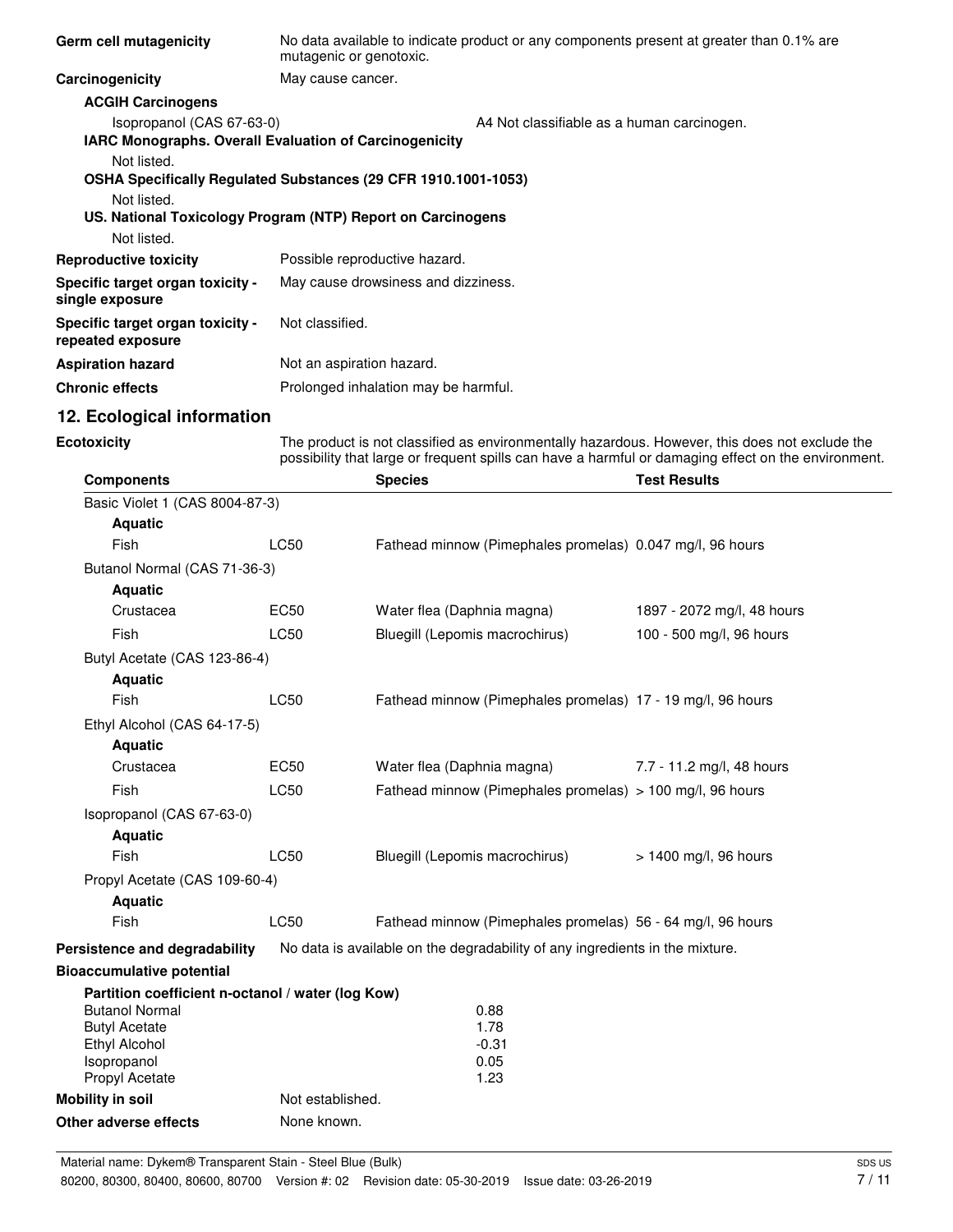## **13. Disposal considerations**

| <b>Disposal instructions</b>             | Collect and reclaim or dispose in sealed containers at licensed waste disposal site. Incinerate the<br>material under controlled conditions in an approved incinerator. Do not incinerate sealed<br>containers. If discarded, this product is considered a RCRA ignitable waste, D001. Dispose of<br>contents/container in accordance with local/regional/national/international regulations. |
|------------------------------------------|-----------------------------------------------------------------------------------------------------------------------------------------------------------------------------------------------------------------------------------------------------------------------------------------------------------------------------------------------------------------------------------------------|
| <b>Local disposal regulations</b>        | Dispose in accordance with all applicable regulations.                                                                                                                                                                                                                                                                                                                                        |
| Hazardous waste code                     | D001: Waste Flammable material with a flash point <140 F<br>The waste code should be assigned in discussion between the user, the producer and the waste<br>disposal company.                                                                                                                                                                                                                 |
| Waste from residues / unused<br>products | Dispose of in accordance with local regulations. Empty containers or liners may retain some<br>product residues. This material and its container must be disposed of in a safe manner (see:<br>Disposal instructions).                                                                                                                                                                        |
| <b>Contaminated packaging</b>            | Since emptied containers may retain product residue, follow label warnings even after container is<br>emptied. Empty containers should be taken to an approved waste handling site for recycling or<br>disposal.                                                                                                                                                                              |

## **14. Transport information**

| <b>DOT</b>                        |                                                                                                                                                                                                                                     |
|-----------------------------------|-------------------------------------------------------------------------------------------------------------------------------------------------------------------------------------------------------------------------------------|
| <b>UN number</b>                  | UN1263                                                                                                                                                                                                                              |
| UN proper shipping name           | Paint related material including paint thinning, drying, removing, or reducing compound, MARINE<br>POLLUTANT (Basic Violet 1)                                                                                                       |
| <b>Transport hazard class(es)</b> |                                                                                                                                                                                                                                     |
| <b>Class</b>                      | 3                                                                                                                                                                                                                                   |
| <b>Subsidiary risk</b>            | $\Box$                                                                                                                                                                                                                              |
| Label(s)                          | 3                                                                                                                                                                                                                                   |
| <b>Packing group</b>              | Ш                                                                                                                                                                                                                                   |
| <b>Environmental hazards</b>      |                                                                                                                                                                                                                                     |
| <b>Marine pollutant</b>           | Yes                                                                                                                                                                                                                                 |
|                                   | Special precautions for user Read safety instructions, SDS and emergency procedures before handling.                                                                                                                                |
| <b>Special provisions</b>         | 149, B52, IB2, T4, TP1, TP8, TP28                                                                                                                                                                                                   |
| <b>Packaging exceptions</b>       | 150                                                                                                                                                                                                                                 |
| Packaging non bulk                | 173                                                                                                                                                                                                                                 |
| Packaging bulk                    | 242                                                                                                                                                                                                                                 |
| <b>IATA</b>                       |                                                                                                                                                                                                                                     |
| <b>UN number</b>                  | UN1263                                                                                                                                                                                                                              |
| UN proper shipping name           | Paint related material (including paint thinning or reducing compounds)                                                                                                                                                             |
| <b>Transport hazard class(es)</b> |                                                                                                                                                                                                                                     |
| <b>Class</b>                      | 3                                                                                                                                                                                                                                   |
| <b>Subsidiary risk</b>            | $\overline{a}$                                                                                                                                                                                                                      |
| Packing group                     | $\mathbf{H}$                                                                                                                                                                                                                        |
| <b>Environmental hazards</b>      | <b>Yes</b>                                                                                                                                                                                                                          |
| <b>ERG Code</b>                   | 3L                                                                                                                                                                                                                                  |
| <b>Other information</b>          | Special precautions for user Read safety instructions, SDS and emergency procedures before handling.                                                                                                                                |
| Passenger and cargo<br>aircraft   | Allowed with restrictions.                                                                                                                                                                                                          |
| Cargo aircraft only               | Allowed with restrictions.                                                                                                                                                                                                          |
| <b>IMDG</b>                       |                                                                                                                                                                                                                                     |
| <b>UN number</b>                  | UN1263                                                                                                                                                                                                                              |
| UN proper shipping name           | PAINT (including paint, lacquer, enamel, stain, shellac, varnish, polish, liquid filler and liquid<br>lacquer base) or PAINT RELATED MATERIAL (including paint thinning or reducing compound),<br>MARINE POLLUTANT (Basic Violet 1) |
| <b>Transport hazard class(es)</b> |                                                                                                                                                                                                                                     |
| <b>Class</b>                      | 3                                                                                                                                                                                                                                   |
| <b>Subsidiary risk</b>            | $\frac{1}{2}$                                                                                                                                                                                                                       |
| Packing group                     | Ш                                                                                                                                                                                                                                   |
| <b>Environmental hazards</b>      |                                                                                                                                                                                                                                     |
| <b>Marine pollutant</b>           | Yes                                                                                                                                                                                                                                 |
| <b>EmS</b>                        | $F-E, S-E$                                                                                                                                                                                                                          |
| <b>Basic Violet 1</b>             | Special precautions for user Read safety instructions, SDS and emergency procedures before handling.                                                                                                                                |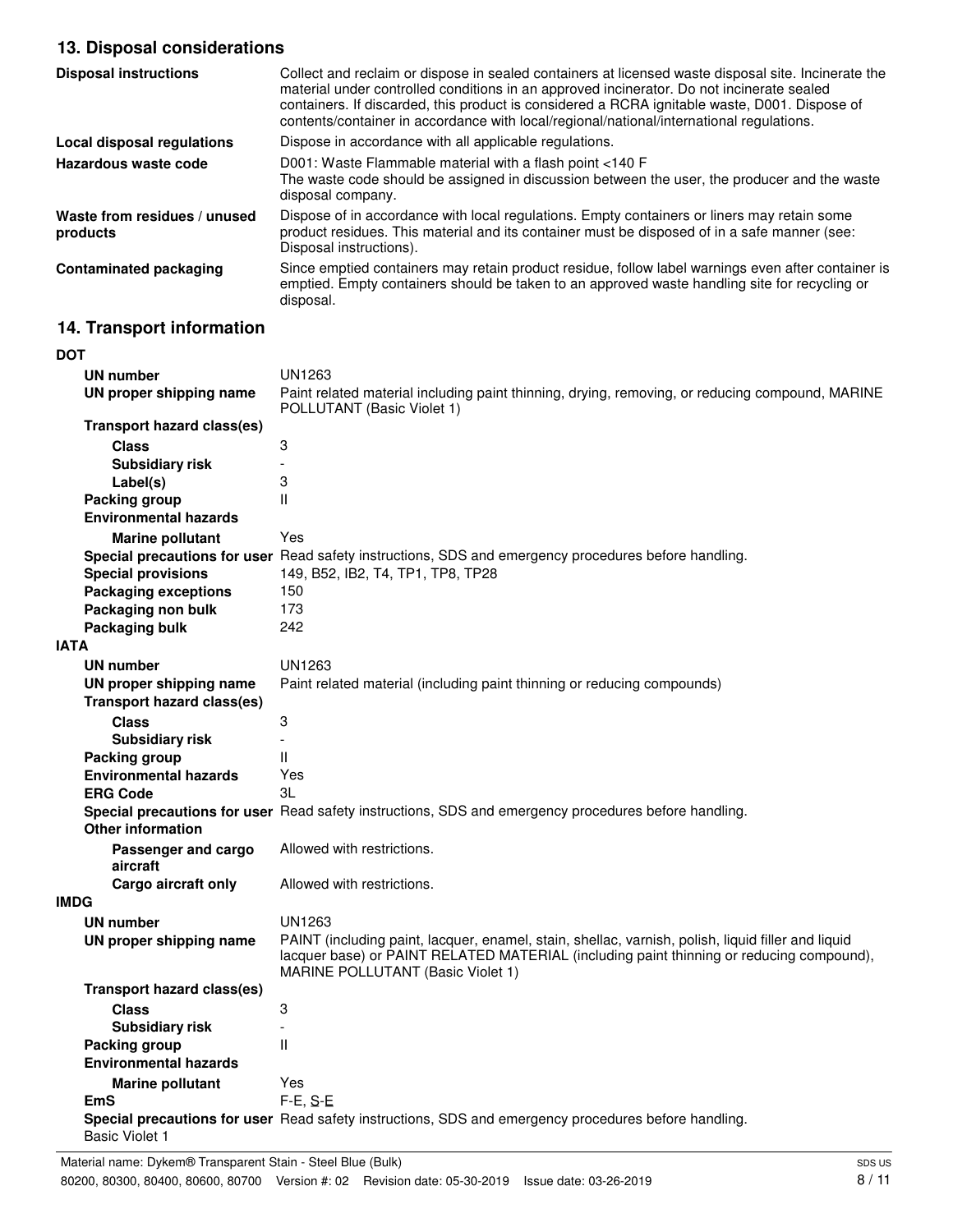**Transport in bulk according to** Not applicable. **Annex II of MARPOL 73/78 and the IBC Code**







### **15. Regulatory information**

**US federal regulations**

**categories**

This product is a "Hazardous Chemical" as defined by the OSHA Hazard Communication Standard, 29 CFR 1910.1200.

### **Toxic Substances Control Act (TSCA)**

**TSCA Section 12(b) Export Notification (40 CFR 707, Subpt. D)** Not regulated.

### **CERCLA Hazardous Substance List (40 CFR 302.4)**

| CERCLA Hazardous Substance List (40 CFR 302.4)              |                                                                |         |
|-------------------------------------------------------------|----------------------------------------------------------------|---------|
| Butanol Normal (CAS 71-36-3)                                |                                                                | Listed. |
| Butyl Acetate (CAS 123-86-4)<br>Listed.                     |                                                                |         |
| <b>SARA 304 Emergency release notification</b>              |                                                                |         |
| Not regulated.                                              |                                                                |         |
|                                                             | OSHA Specifically Regulated Substances (29 CFR 1910.1001-1053) |         |
| Not listed.                                                 |                                                                |         |
| Superfund Amendments and Reauthorization Act of 1986 (SARA) |                                                                |         |
| <b>SARA 302 Extremely hazardous substance</b>               |                                                                |         |
| Not listed.                                                 |                                                                |         |
| SARA 311/312 Hazardous<br>chemical                          | Yes                                                            |         |
| <b>Classified hazard</b>                                    | Flammable (gases, aerosols, liquids, or solids)                |         |

Carcinogenicity

Serious eye damage or eye irritation

Specific target organ toxicity (single or repeated exposure)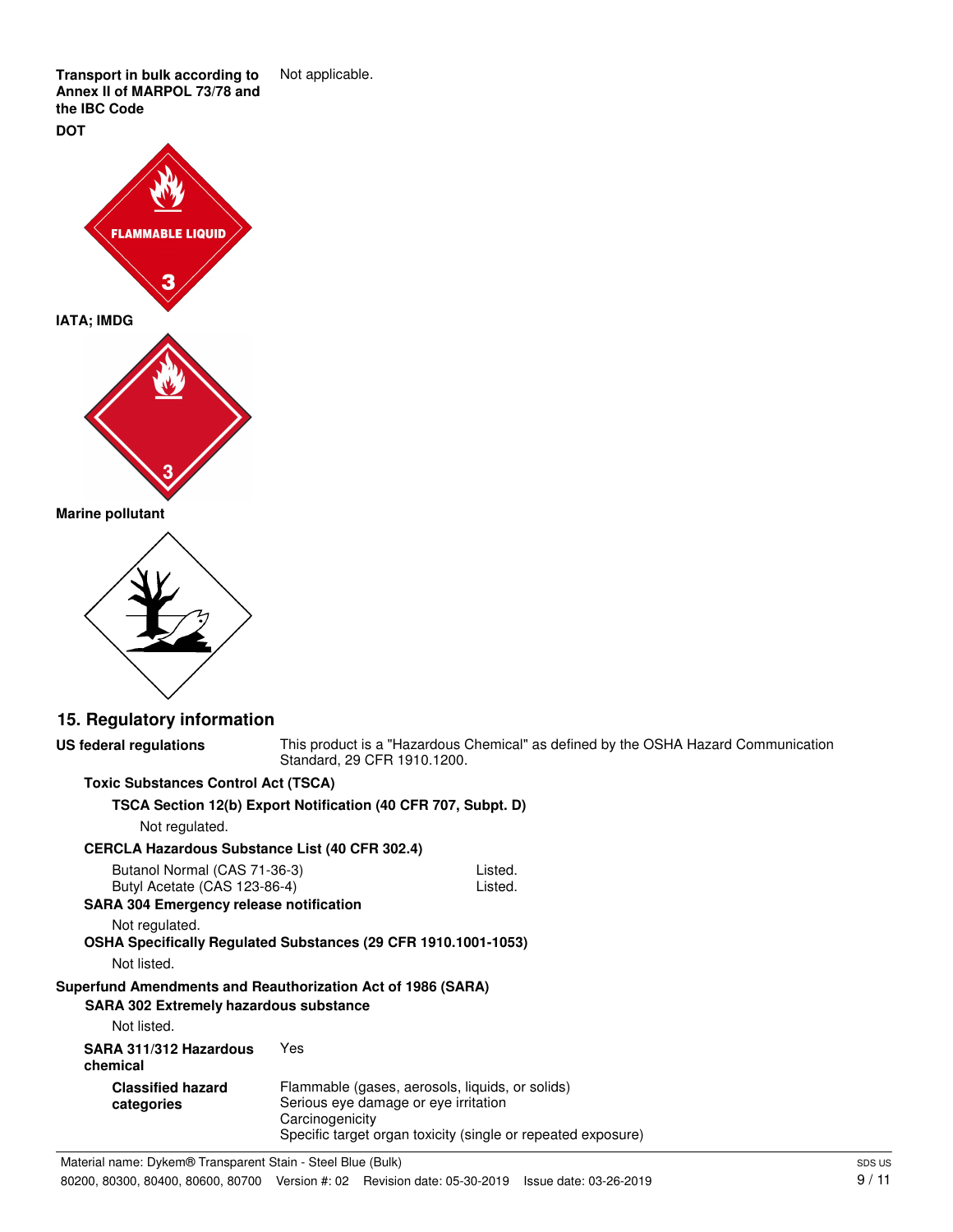| SARA 313 (TRI reporting)<br><b>Chemical name</b>                                                                                                                                               |                                | <b>CAS number</b>                                                                | % by wt.                                                                                                         |     |
|------------------------------------------------------------------------------------------------------------------------------------------------------------------------------------------------|--------------------------------|----------------------------------------------------------------------------------|------------------------------------------------------------------------------------------------------------------|-----|
| N-BUTYL ALCOHOL                                                                                                                                                                                |                                | 71-36-3                                                                          | $1 - 5$                                                                                                          |     |
| <b>Other federal regulations</b>                                                                                                                                                               |                                |                                                                                  |                                                                                                                  |     |
| Clean Air Act (CAA) Section 112 Hazardous Air Pollutants (HAPs) List                                                                                                                           |                                |                                                                                  |                                                                                                                  |     |
| Not regulated.                                                                                                                                                                                 |                                |                                                                                  |                                                                                                                  |     |
|                                                                                                                                                                                                |                                | Clean Air Act (CAA) Section 112(r) Accidental Release Prevention (40 CFR 68.130) |                                                                                                                  |     |
| Not regulated.                                                                                                                                                                                 |                                |                                                                                  |                                                                                                                  |     |
| <b>Safe Drinking Water Act</b><br>(SDWA)                                                                                                                                                       |                                | Contains component(s) regulated under the Safe Drinking Water Act.               |                                                                                                                  |     |
|                                                                                                                                                                                                |                                |                                                                                  | FEMA Priority Substances Respiratory Health and Safety in the Flavor Manufacturing Workplace                     |     |
| Butanol Normal (CAS 71-36-3)                                                                                                                                                                   |                                | Low priority                                                                     |                                                                                                                  |     |
| Butyl Acetate (CAS 123-86-4)                                                                                                                                                                   |                                | Low priority                                                                     |                                                                                                                  |     |
| Ethyl Alcohol (CAS 64-17-5)                                                                                                                                                                    |                                | Low priority                                                                     |                                                                                                                  |     |
| Isopropanol (CAS 67-63-0)                                                                                                                                                                      |                                | Low priority                                                                     |                                                                                                                  |     |
| Propyl Acetate (CAS 109-60-4)                                                                                                                                                                  |                                | Low priority                                                                     |                                                                                                                  |     |
| <b>US state regulations</b>                                                                                                                                                                    |                                |                                                                                  |                                                                                                                  |     |
| US. New Jersey Worker and Community Right-to-Know Act                                                                                                                                          |                                |                                                                                  |                                                                                                                  |     |
| Butanol Normal (CAS 71-36-3)<br>Butyl Acetate (CAS 123-86-4)<br>Cellulose Nitrate (CAS 9004-70-0)<br>Ethyl Alcohol (CAS 64-17-5)<br>Isopropanol (CAS 67-63-0)<br>Propyl Acetate (CAS 109-60-4) |                                |                                                                                  |                                                                                                                  |     |
| <b>California Proposition 65</b>                                                                                                                                                               |                                |                                                                                  |                                                                                                                  |     |
|                                                                                                                                                                                                |                                | cause cancer. For more information go to www.P65Warnings.ca.gov.                 | WARNING: This product can expose you to Michler's Ketone, which is known to the State of California to           |     |
|                                                                                                                                                                                                |                                | California Proposition 65 - CRT: Listed date/Carcinogenic substance              |                                                                                                                  |     |
| Michler's Ketone (CAS 90-94-8)<br>subd. $(a)$                                                                                                                                                  |                                | Listed: January 1, 1988                                                          | US. California. Candidate Chemicals List. Safer Consumer Products Regulations (Cal. Code Regs, tit. 22, 69502.3, |     |
| Isopropanol (CAS 67-63-0)                                                                                                                                                                      |                                |                                                                                  |                                                                                                                  |     |
| International Inventories                                                                                                                                                                      |                                |                                                                                  |                                                                                                                  |     |
| Country(s) or region                                                                                                                                                                           | <b>Inventory name</b>          |                                                                                  | On inventory (yes/no)*                                                                                           |     |
| Australia                                                                                                                                                                                      |                                | Australian Inventory of Chemical Substances (AICS)                               |                                                                                                                  | No  |
| Canada                                                                                                                                                                                         | Domestic Substances List (DSL) |                                                                                  |                                                                                                                  | Yes |
| Canada                                                                                                                                                                                         |                                | Non-Domestic Substances List (NDSL)                                              |                                                                                                                  | No  |
|                                                                                                                                                                                                |                                |                                                                                  |                                                                                                                  |     |
| China                                                                                                                                                                                          |                                | Inventory of Existing Chemical Substances in China (IECSC)                       |                                                                                                                  | No  |
| Europe                                                                                                                                                                                         | Cubetanooc (EINIECC)           | European Inventory of Existing Commercial Chemical                               |                                                                                                                  | Yes |

|                             | Substances (EINECS)                                                  |     |
|-----------------------------|----------------------------------------------------------------------|-----|
| Europe                      | European List of Notified Chemical Substances (ELINCS)               | No  |
| Japan                       | Inventory of Existing and New Chemical Substances (ENCS)             | No  |
| Korea                       | Existing Chemicals List (ECL)                                        | No  |
| New Zealand                 | New Zealand Inventory                                                | No  |
| <b>Philippines</b>          | Philippine Inventory of Chemicals and Chemical Substances<br>(PICCS) | No  |
| Taiwan                      | Taiwan Chemical Substance Inventory (TCSI)                           | No  |
| United States & Puerto Rico | Toxic Substances Control Act (TSCA) Inventory                        | Yes |
|                             |                                                                      |     |

\*A "Yes" indicates that all components of this product comply with the inventory requirements administered by the governing country(s)

A "No" indicates that one or more components of the product are not listed or exempt from listing on the inventory administered by the governing country(s).

### **16. Other information, including date of preparation or last revision**

| Issue date           | 03-26-2019 |
|----------------------|------------|
| <b>Revision date</b> | 05-30-2019 |